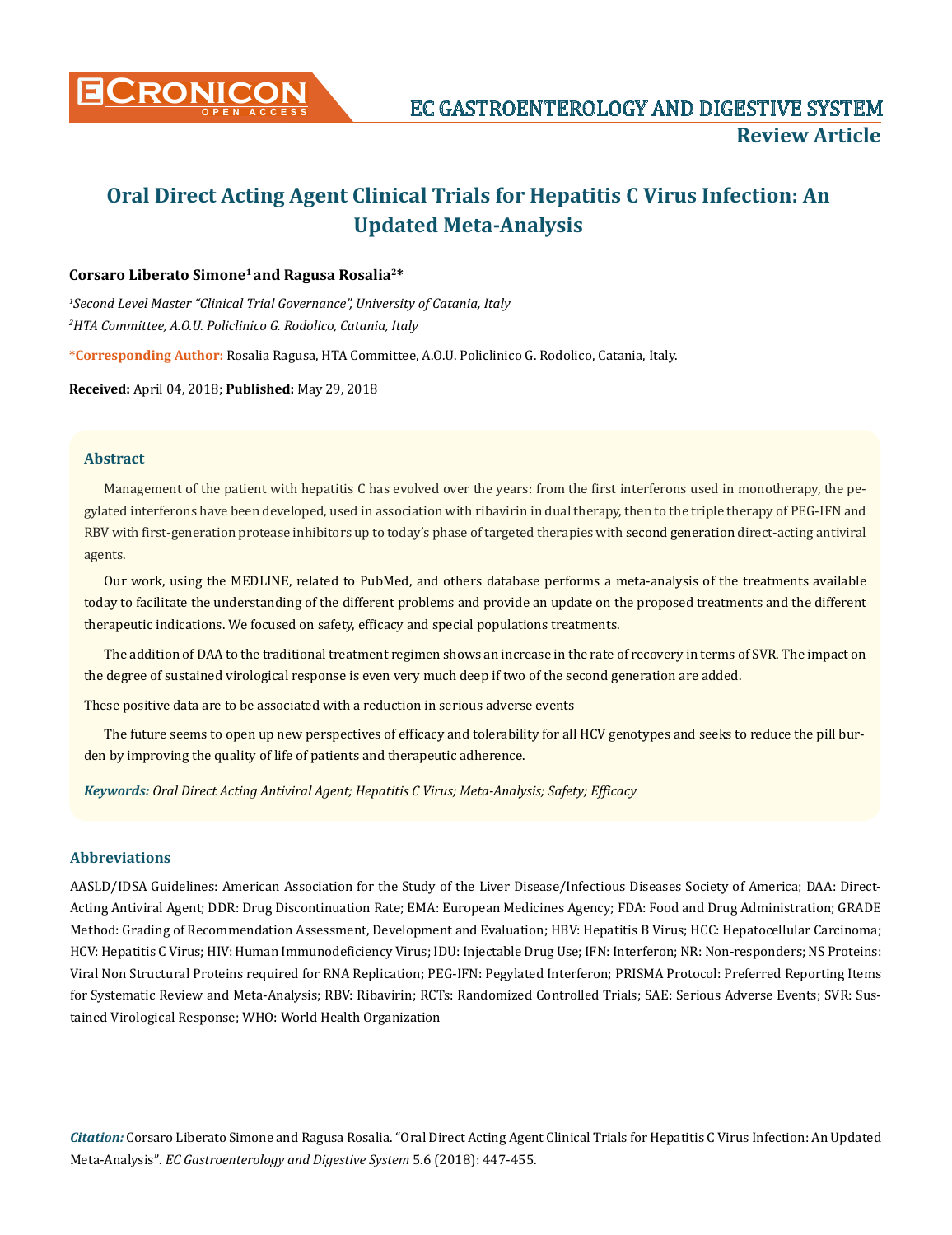## **Introduction**

Management of the patient with hepatitis C (HCV) has evolved over the years: from the first interferons (IFN) used in monotherapy, the pegylated interferons (PEG-IFN) have been developed, used in association with ribavirin (RBV) in dual therapy, then to the triple therapy of PEG-IFN and RBV with first-generation protease inhibitors (boceprevir and telaprevir) up to today's phase of targeted therapies with direct-acting antiviral agents (DAA Direct Antiviral Agents). In Italy, antiviral treatment is available through the National Health Service according to a series of criteria. These therapies, while ensuring a good efficacy and tolerability profile, are mainly active towards HCV genotypes 1 and 4, leaving part of the population uncovered. Today efficacy therapeutic combinations shorten the cure times.

The search for new treatments for hepatitis C does not stop. Although there is not yet a vaccine for HCV, the therapies have significantly improved the rates of healing of patients with a good tolerability profile. A particular problem still exists today in patients with HCV- Human Immunodeficiency virus (HIV) co-infection, which determines a clinical condition where the tendency towards the progression of liver disease is associated with the immune deficiency characteristic of HIV infection. If HIV infection can be controlled, but not eradicated, it is very important to get the healing of HCV infection now eradicable thanks to modern drugs available.

In Italy there are about 350,000 patients diagnosed, of which about 50,000 with cirrhosis of the liver. Currently, 125.000 patients have been included in the treatments made available by the Italian National Health Service, starting treatment since 2015. Patients with active drug addiction and illegal or migrants remain excluded from therapeutic indications, which however play a non-indifferent role.

Our work performs a meta-analysis of the treatments available today to facilitate the understanding of the different problems and provide an update on the proposed treatments and the different therapeutic indications.

The fundamental problem in the treatment of HCV is represented by the cost of the approved molecules which reduces the possibility of distributing the new therapies to all the subjects that would potentially need them. The renegotiations of prices, which will decrease due to the entry of new drugs or combinations on the market, will allow the realistic planning of the national eradication of the pathology if all the available tools will be used in the appropriate way.

Taking into consideration several studies at the same time, it will be possible to make a quantitative and qualitative evaluation of the more or less advantageous aspects that new treatments with direct antiviral drugs, addressed to patients suffering from hepatitis C, have if they were compared to the previous therapies identified by the Interferon – Ribavirin which have represented the "gold-standard" in the treatment of HCV infections.

The future seems to open up new perspectives of efficacy and tolerability for all HCV genotypes and seeks to reduce the pill burden by improving the quality of life of patients and therapeutic adherence.

#### **Direct Acting Antiviral Agents (DAAs)**

The World Health Organization (WHO) estimates that about 3% of the world's population is infected with the hepatitis C virus and that there are about 170 million people, chronic carriers of the disease, risk of developing cirrhosis and/or liver cancer [1].

Prior to the introduction of DAAs, the hepatitis C virus was treated with Peg-interferon alfa-2a which is an immunomodulatory agent normally administered by subcutaneous injection. Subsequently, a second antiviral were added to the treatment regimen, the Ribavirin, an oral nucleoside-analogue.

The DAAs are targeted to the various stages of the virus cell cycle. They are preferably bound to HCV proteins and, in particular, to viral non-structural proteins required for RNA replication (NS proteins). Telaprevir, boceprevir, simeprevir, faldaprevir, asunaprevir and danoprevir bind the NS3/NS4a complex; NS5a is the target of daclatasvir and ledipasvir while NS5b is targeted by sofosbuvir. The termi-

*Citation:* Corsaro Liberato Simone and Ragusa Rosalia. "Oral Direct Acting Agent Clinical Trials for Hepatitis C Virus Infection: An Updated Meta-Analysis". *EC Gastroenterology and Digestive System* 5.6 (2018): 447-455.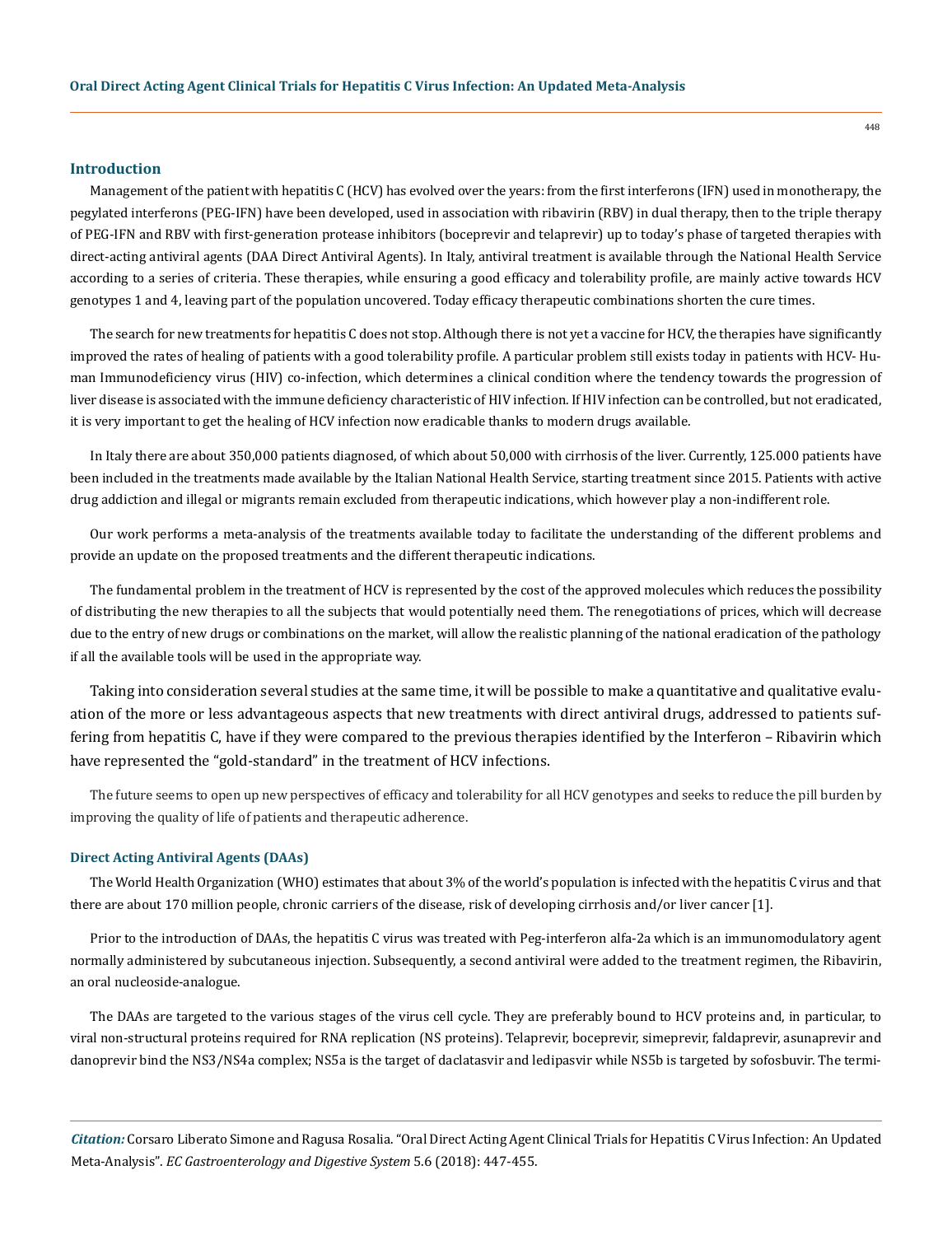nal part of the drug name identifies the mechanism of action and therefore the class of membership. By convention, the protease inhibitors at the NS3/NS4a cleavage site have the suffix "-*previr*", the protease inhibitors encoded by NS5a terminate in "-*asvir*" and the RNA-polymerase inhibitors NS5b have the suffix "-*buvir*".

Direct antivirals can be classified into  $1<sup>st</sup>$  generation DAAs (which include telaprevir and boceprevir) and  $2<sup>nd</sup>$  generation to which they belong: sofosbuvir (Sovaldi®), simeprevir, ledipasvir and daclatasvir.

On November 18, 2014, the European Medicines Agency (EMA) approved the combination of sofosbuvir-ledipasvir (Harvoni®) and subsequently the combination ombitasvir-paritaprevir-ritonavir (Viekirax®) but also dasabuvir (Exviera®). In July 2016, the European Commission issued the marketing authorization for the combination sofosbuvir-velpatasvir (Epclusa®), the first fixed-dosage regimen designed to treat all six HCV genotypes.

Finally, on 18 July 2017 the US Food and Drug Administration (FDA) approved the combination sofosbuvir-velpatasvir-voxilaprevir (Vosevi®) for the treatment of cirrhotic patients affected by chronic HCV infection affecting any viral genotype.

## **Randomized Controlled Trials (RCTs)**

The first studies were focused on highlighting any improvements, compared to previous therapy. Therefore, it was thought to demonstrate the efficacy and safety of new treatments with direct antivirals (using them with and without interferon and/or Ribavirin) in the follow-up of patients affected by the genotype 1 of the hepatitis C virus. In this regard, using the MEDLINE, related to PubMed, and others database, a meta-analysis (April 2015) takes into account 23 randomized and controlled clinical trials (RCTs, Randomized Controlled Trials) which present as outcomes: the sustained virological response (SVR) after 24 weeks of discontinuation of therapy; serious adverse events (SAE), defined as the side effects that lead to serious events; the suspension of treatment (DDR, Drug Discontinuation Rate), defined as the period of treatment interruption due to any event [2]. The analysis showed that only about 50% of patients achieved healing using the traditional approach using a weekly administration by injection of Peg-interferon accompanied by an oral administration of ribavirin. This data is associated with a high rate of SAE (10%) and DDR (9%).

First-generation direct antivirals (telaprevir and boceprevir) lead to an increase in sustained virological response levels of 60% and above (albeit with a considerable side effect profile). A higher increase is noted for those of the 2<sup>nd</sup> generation. The addition of DAA to the traditional treatment regimen shows an increase in the rate of recovery in terms of SVR from 50% to 75%. This increase reaches values of about 90% in the case in which 2<sup>nd</sup> generation direct antivirals are added. The impact on the degree of sustained virological response is even very much deep if two of the second generation are added. In the latter hypothesis, increments higher than 95% are obtained [12]. In his study Bansal finally found a global reduction in serious adverse events, from 10% up to even 1.5% with two DAAs while the suspension of treatment for any event, which goes from 9% to 0.9% with the use of two antivirals. Differences are more evident by relating patients who have not responded positively to previous treatments (NR, non-responders) with naive.

This type of data complies with the AASLD/IDSA guidelines (American Association for the Study of the Liver Disease/Infectious Diseases Society of America) for the treatment of HCV infections [3].

However these studies do not take care about the results of the most recent trials with DAAs that move in the direction of hepatitis C non-genotype 1 infections and take into account the more advanced stages of the disease, such as cirrhosis.

#### **Efficacy**

The development of drugs that are able to inhibit the fundamental steps of viral replication of HCV has guided the development principles of modern treatments with direct antivirals. The evaluation of the efficacy of the interferon-free regimes, including those that included the simultaneous use of two DAAs, was the subject of clinical trials after 2014, also evaluating the effects of Ribavirin, in relation to the SVR rate.

*Citation:* Corsaro Liberato Simone and Ragusa Rosalia. "Oral Direct Acting Agent Clinical Trials for Hepatitis C Virus Infection: An Updated Meta-Analysis". *EC Gastroenterology and Digestive System* 5.6 (2018): 447-455.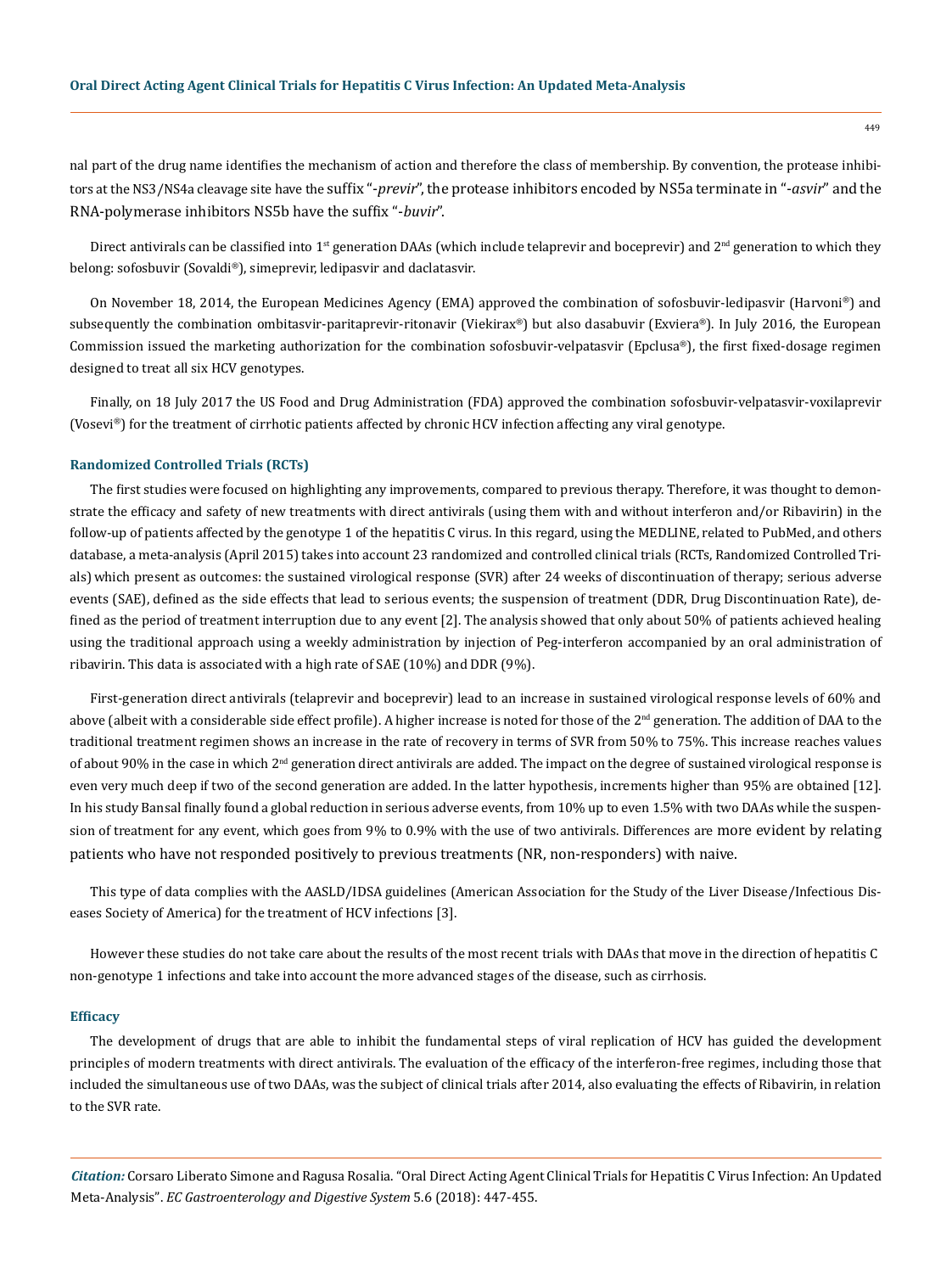A more recent systematic analysis (March 2017), examines phase II and III clinical trials concerning patients affected by hepatitis C virus infection and above all belonging to any genotype (from 1 to 6)[4]. Forty-two publications were extracted from a larger group of 1796 literature citations, which emerged from the MEDLINE and EMBASE databases, concerning the treatment of hepatitis C infections with DAAs. A high degree of SVR was found for all direct antiviral treatment regimens approved by the FDA with some exceptions influenced by patient type and viral genotype. As proof of this, there are the low levels of SAE, that are below 10%; the same values relate to data on the loss of individuals during follow-up (< 10%), while the results on the treatment discontinuity are even lower (< 5%). Analysis of the clinical trials revealed that six different direct antiviral treatment regimens have a SVR rate higher than 95% for the majority of pharmaceutical combinations and for the types of patients treated. The high response to direct antivirals in individuals infected by genotype 1 of the hepatitis C virus is particularly important in light of the low SVR level observed in this category of patients following an interferonbased treatment [5].

In contrast, few DAA regimens are available for individuals affected by genotype 3 which is the second most prevalent in the world population (54 million infected individuals) [6]. However, by treating these patients with sofosbuvir in combination with an NS5a inhibitor (velpatasvir, daclatasvir) for 12 weeks, high levels of sustained virological response are achieved [7,8].

It has also been seen that individuals who are cirrhotic and infected by the genotype 3 of the virus may have a high degree of SVR if the combination of sofosbuvir-velpatasvir is added with ribavirin and the duration of the therapeutic treatment is lengthened [9]. Albeit relatively few studies enroll patients with genotype 2, 4, 5 or 6 infections, high levels of sustained virological response (> 92%) have been observed for all treatment regimens that last for at least 12 weeks; SVR levels are particularly high (99%) for patients with viral genotypes 2, 4, 5 or 6 treated with sofosbuvir-velpatasvir [19]. In particular, for the genotype 4, the regimen with paritaprevir-ritonavir-ombitasvir in combination with ribavirin has a high level of efficacy (SVR equal to 100%). This value decreases to 91% if ribavirin is eliminated from treatment.

Therapeutic regimens for patients who are poorly responsive or who cannot be treated with interferon are shown to be great effectiveness. Individuals who are also infected with hepatitis C virus and from what immunodeficiency or are forced to take immunosuppressive drugs (after liver transplant) have a sustained virological response rates comparable to that of patients without dysfunction immune. This suggests that these antivirals mitigate the effect of impaired immune response [10,11].

On the other hand, for subjects suffering from serious kidney disease, there are few therapeutic options with DAAs and, although high levels of SVR have been found (85 to 100%) in two different RCTs that recruit patients with HCV genotype 1 infections, there are no studies regarding genotype 2 or 3 infections, for which the interferon regimen is still the one of choice [12].

Furthermore, treatment possibilities remain limited for individuals with decompensated liver disease. This is because the liver metabolizes the current NS3 protease inhibitors, so they are contraindicated in this kind of patients; therefore, the experimentation was limited to the sofosbuvir with the addition of an NS5a inhibitor. The results produced a high SVR rate (> 85%) but the adverse events are present (from 10% to 52%). Problems also remain in the benefits for long-term treatment of HCV patients with major liver dysfunction [13].

Ribavirin continues to play a central role in increasing the degree of virological response sustained in some types of subjects, including those with genotype 1a or 3 infection, cirrhosis or those who have undergone previous therapeutic treatment; the same applies to individuals suffering from decompensated liver cirrhosis or liver transplantation. Albeit ribavirin has been associated with an increase in anemia, fatigue and insomnia, the degree of serious adverse events and discontinuation of therapy is similar in patients treated or not with it [14,15].

*Citation:* Corsaro Liberato Simone and Ragusa Rosalia. "Oral Direct Acting Agent Clinical Trials for Hepatitis C Virus Infection: An Updated Meta-Analysis". *EC Gastroenterology and Digestive System* 5.6 (2018): 447-455.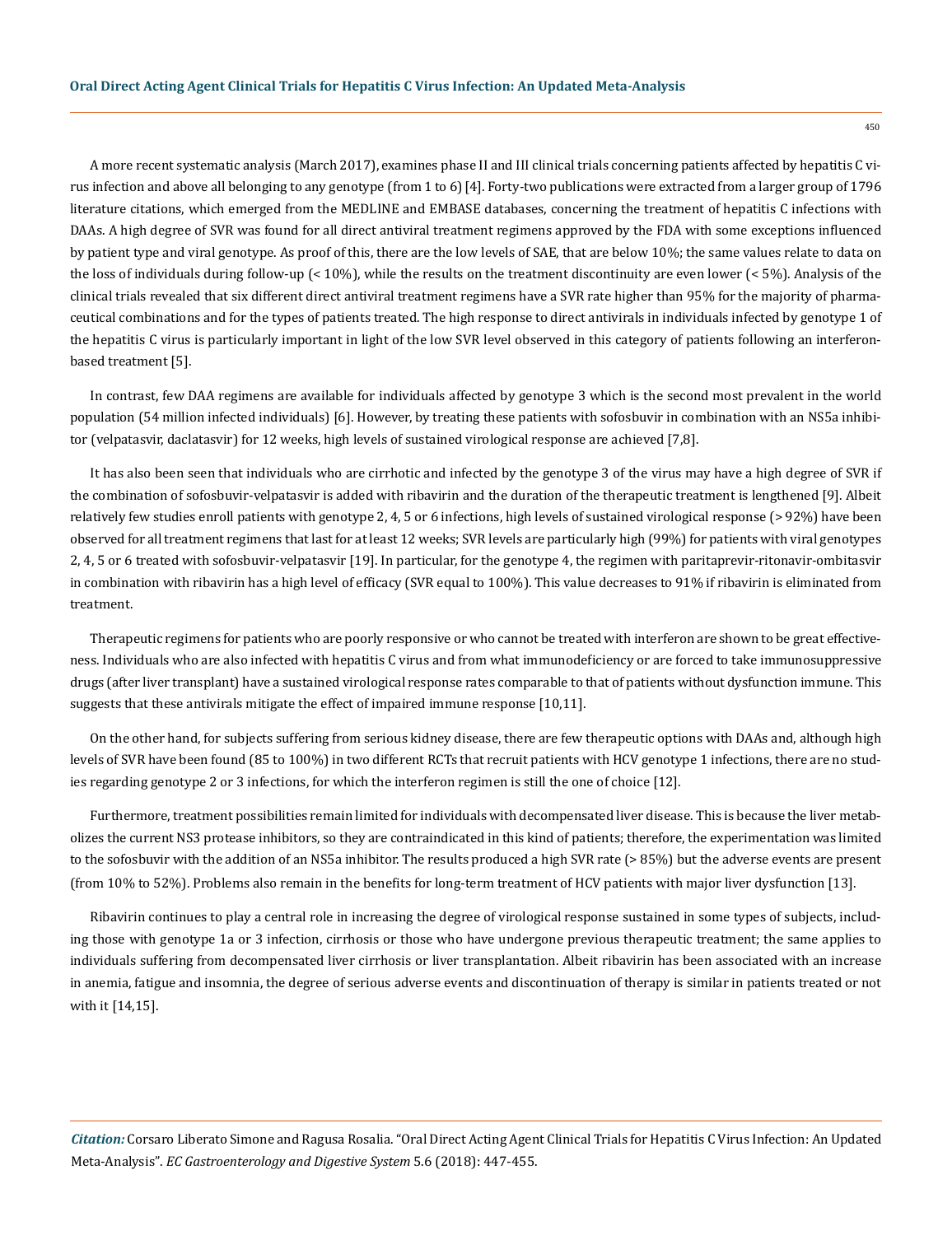#### **Safety**

Although there are guidelines for the treatment of almost all HCV-infected patients, it becomes essential to understand the factors that pose a risk to individuals. These concern HCV-related complications (both liver and extrahepatic) and HCV transmission itself both.

A study conducted by a Canadian team [16] in 2017, takes into consideration eleven publications that include seven different clinical trials and a modeling study to evaluate the relationship cost-benefit. The so-called PRISMA protocol (Preferred Reporting Items for Systematic Review and Meta-Analysis) was used for the selection [17]. The aim is to establish the impact for each result obtained by each trial following the approach with the GRADE method (Grading of Recommendation Assessment, Development and Evaluation) [18].

The therapeutic regimens taken into account first, concerned the comparison between DAA and the duo ribavirin-peg-interferon. The follow-up with direct antivirals, in addition to determining a significant increase in SVR after 12, 24 and 72 weeks, causes a decrease in the frequency of treatment-related damage such as: anemia, psychological adverse events or withdrawal from the clinical trial due to the appearance of adverse events.

Moreover, using interferon-free direct antiviral therapeutic regimens, in particular sofosbuvir with ribavirin, a higher reduction in the frequency of some treatment-related problems is obtained such as flu-like symptoms, neutropenia, rash, psychological adverse events and withdrawal from the trial clinical due to the appearance of adverse events. The evaluation of health status in patients with hepatitis C treated with and without interferon showed that the perceived quality of life decrease in the HCV patients treated with IFN and improved after treatment with IFN-free therapeutic regimens [19].

While, based on the data emerging from the modeling study, the therapy performed with direct antiviral drugs is preferable to treatment with peginterferon-ribavirin to reduce long-term outcomes among which it is possible to include: hepatic mortality, hepatocellular carcinoma, hepatic decompensation and liver transplantation. More specifically, the advantages are double if treatment is started when the patient is in an early stage (F0 - F3 of the Metavir scale) compared to a late fibrosis (F - 4 on the Metavir scale, i.e. the one corresponding to cirrhosis).

### **Special populations**

A consolidated therapeutic relationship between doctor and patient remains crucial for optimal results with direct-acting antiviral therapies, given that certain situations can affect access to drugs and the consequent possibility of delivering them to patients. Pre-treatment assessment and patient understanding of therapy goals as well as adherence and follow-up are essential.

Doctors need to know how to assess which patients need to be treated first. It is therefore important to understand the specific size of the disease from HCV as well as the natural history of special populations.

We know that in patients with advanced liver disease (Metavir F3 or F4 stage), the risk of developing complications, such as hepatic decompensation (Child-Turcotte-Pugh of class B or C) or hepatocellular carcinoma (HCC), is substantial and may occur in a relatively short period of time [20]. It is important to emphasize that people with advanced liver disease require long-term follow-up and surveillance of HCC regardless of treatment outcome. For those who have undergone liver transplantation, an effective therapy before transplantation prevents HCV recurrence after transplantation [21]. Furthermore, complete viral suppression of HCV prior to transplantation prevents relapse [22,23].

In patients at increased risk of fibrosis and rapidly progressive cirrhosis, the evolution of the disease varies over time between the different populations of individuals and within the individual. Many of the components that determine the progression of fibrosis and the development of cirrhosis in a subject are unknown. Co-infection with HIV (Human Immunodeficiency Virus) or hepatitis B virus (HBV), in addition to the prevalence of prevalent coexisting hepatic diseases, are elements contributing to disease progression. HIV co-infection

*Citation:* Corsaro Liberato Simone and Ragusa Rosalia. "Oral Direct Acting Agent Clinical Trials for Hepatitis C Virus Infection: An Updated Meta-Analysis". *EC Gastroenterology and Digestive System* 5.6 (2018): 447-455.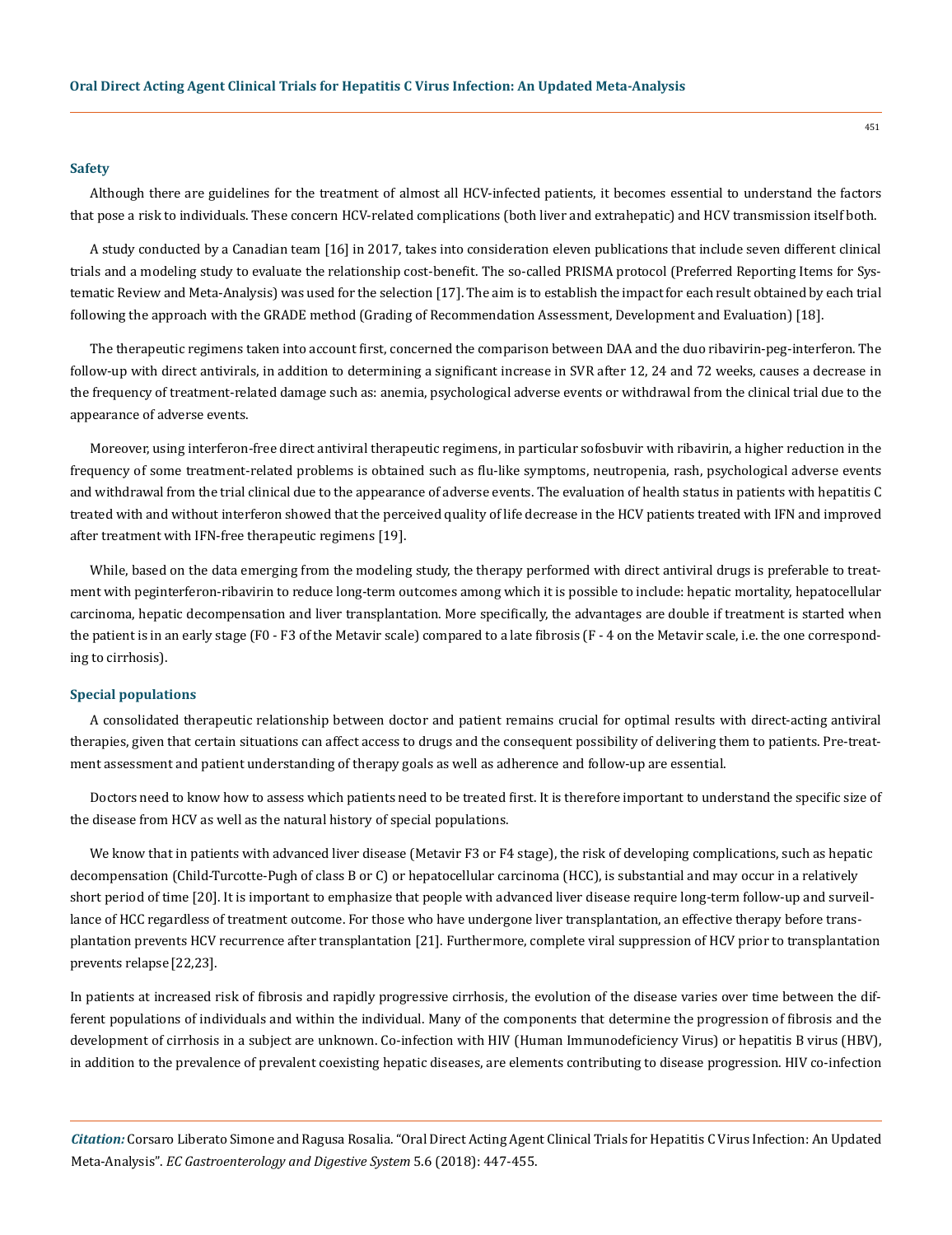accelerates the progression of fibrosis among HCV-infected persons. In a recent biopsy study, 282 patients with HIV/HCV co-infection were prospectively evaluated [24] The 38% of patients showed a progression of at least 1-stage fibrosis of Metavir on average every 2.5 years and 45% of patients without fibrosis on the initial biopsy showed a progression in this direction. The control of HIV replication and the restoration of the number of CD4 cells can attenuate it to a certain extent [25]: hence, the treatment of HCV becomes necessary in this patient population regardless of the stage in which fibrosis is found.

The prevalence of HBV/HCV coinfection is estimated at 1.4% in the United States and at 5% to 10% globally [26]. Patients with HBV/ HCV coinfection and detectable viremia of both viruses are at increased risk of disease progression as well as decompensated hepatitis and development of HCC. Individuals with HBV/HCV infection are susceptible to a process called *"viral interference*" in which a virus can interfere with the replication of the other virus. Treatment of HCV infection, in these cases, uses the same genotype-specific regimens recommended for HCV mono-infection. HBV infections for these subjects should be treated as recommended for HBV mono-infection [27].

Extrahepatic manifestations of chronic HCV infection may be associated with cryoglobulinemia, diabetes, fatigue or dermatological diseases. The relationship between chronic hepatitis C and diabetes is complex and to date not fully understood. However, the positive correlation between the amount of plasma viral RNA and insulin resistance markers confirms this relationship [28]. Insulin resistance and type 2 diabetes are factors correlated with the progression of accelerated liver fibrosis [29] and in addition, patients with type 2 diabetes and insulin resistance are at greater risk of hepatocellular carcinoma [30]. More recently, HCV anti-viral therapy has been shown to improve diabetes-related clinical outcomes. In a large Taiwanese prospective cohort, the incidence rates of end-stage renal disease, ischemic stroke and acute coronary syndrome were significantly reduced in patients with HCV infection with diabetes and undergoing antiviral therapy compared to the corresponding untreated controls [31]. Therefore, antiviral therapy can prevent progression to diabetes in HCV infected patients with prediabetes and may reduce renal and cardiovascular complications in those with HCV infection with established diabetes.

The Injectable Drug Use (IDU) is the most common risk factor for HCV infections in Europe and the United States with a seroprevalence rate of HCV between 10% and 70% [32]. The IDU is also the cause of most new HCV infections (about 70%) and is the main driving force in the perpetuation of the epidemic.

The use of lancing devices was also associated with a higher incidence of hepatitis C in patients who used it. Blood sampling from the finger has been reported as a cause of outbreaks of viral infection. The way in which blood sampling from the finger might have contributed to transmission of HCV in clinical setting remains unclear but reduction in the incidence of infection by HCV was observed after suspension of sampling from the finger especially with devices that include non-disposable parts [33].

Treatment of the infection with powerful therapeutic programs without interferon drastically reduces the incidence and prevalence of HCV [34]. However, strategies to prevent HCV transmission have yet to be investigated, including those to supplement hepatitis C treatment with other risk reduction strategies (e.g. opioid substitution treatment and needle and syringe exchange programs) [35].

# **Conclusion**

Follow-up regimens with direct antiviral drugs are highly effective, well tolerated, relatively short and now available for all viral HCV genotypes, even for those patient populations that were historically considered difficult to treat.

DAAs contribute to the achievement of high levels of sustained virological response while maintaining a low rate of side effects (compared to the old treatment based on peginterferon-ribavirin) but above all limiting the progression of the disease (reduce hepatic mortality, carcinoma, hepatic decompensation and the need for organ transplantation).

*Citation:* Corsaro Liberato Simone and Ragusa Rosalia. "Oral Direct Acting Agent Clinical Trials for Hepatitis C Virus Infection: An Updated Meta-Analysis". *EC Gastroenterology and Digestive System* 5.6 (2018): 447-455.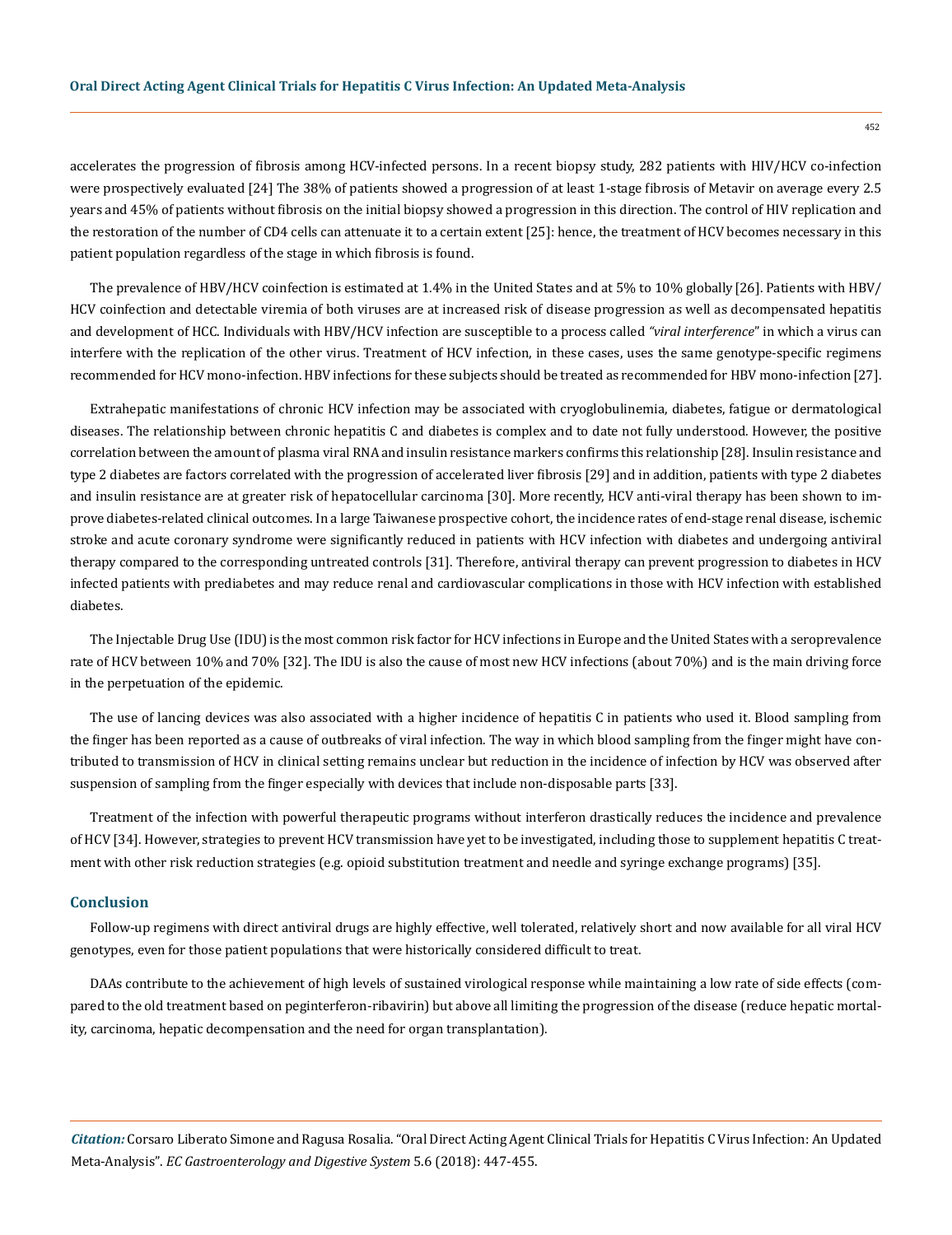The tendency is to simplify the regimen as much as possible by working on the way of administration. Until 2013, the sofosbuvirribavirin combinations were treated involved the use of seven pills/day at which an injection of interferon could be added. All that was replaced by the use of combinations, which have a follow-up regimen of one pill/day.

The ease of dosing, the safety profile and the efficacy of these drugs increase the number of treatable patients affected by HCV infections.

Today the challenge is to reduce the treatment regimen as much as possible, as demonstrated by the clinical trials recently conducted or still ongoing. If the results of the ongoing trials confirm the long-term efficacy of the treatments, which have given very comforting results for a period of only 8 weeks (contributing to a further increase in therapeutic adhesion), we will obtain not only a great advantage for patients but will also lead to a significant reduction in costs.

## **Acknowledgements**

We thank Prof. Bruno Cacopardo Full Professor of Infectious Disease and Prof. Renato Bernardini Full Professor of Clinical Pharmacology for their valuable suggestions in the preparation of the work and presentation of the same.

# **Conflict of Interest**

The authors declare no conflicts of interest.

# **Bibliography**

- 1. [WHO Hepatitis C Guidelines \(2014\).](http://www.who.int/hiv/pub/hepatitis/hepatitis-c-guidelines/en)
- 2. Bansal S., *et al*[. "Impact of all oral anti hepatitis C virus therapy: a meta analysis".](https://www.ncbi.nlm.nih.gov/pubmed/25914781) *World Journal of Hepatology* 7.5 (2015): 806-813.
- 3. [AALSD/ADSA guidelines for treatment of hepatitis C infection.](http://www.hcvguidelines.org)
- 4. Falade-Nwulia O., *et al*[. "Oral Direct-Acting Agent therapy for hepatitis C virus infection: a systematic review".](https://www.ncbi.nlm.nih.gov/pubmed/28319996) *Annals of Internal Medicine* [166.9 \(2017\): 637-648.](https://www.ncbi.nlm.nih.gov/pubmed/28319996)
- 5. Berden FA., *et al*[. "Identification of the best direct-acting antiviral regimen for patients with hepatitis C virus genotype 3 infection: a](https://www.ncbi.nlm.nih.gov/pubmed/27840182)  [systematic review and network meta- analysis".](https://www.ncbi.nlm.nih.gov/pubmed/27840182) *Clinical Gastroenterology and Hepatology* 15.3 (2016): 349-359.
- 6. Messina JP., *et al*[. "Global distribution and prevalence of hepatitis C virus genotypes".](https://www.ncbi.nlm.nih.gov/pubmed/25069599) *Hepatology* 61.1 (2015): 77-87.
- 7. Gimeno-Ballester V., *et al*[. "Interferon-free therapies for patients with chronic Hepatitis C genotype 3 infection: a systematic review".](https://www.ncbi.nlm.nih.gov/pubmed/27925386)  *[Journal of Viral Hepatitis](https://www.ncbi.nlm.nih.gov/pubmed/27925386)* 24.11 (2016): 904-916.
- 8. Majumdar A., *et al*[. "Systematic review: current concepts and challengers for the direct-acting antiviral era in hepatitis C cirrhosis".](https://www.ncbi.nlm.nih.gov/pubmed/27087015)  *[Alimentary Pharmacology and Therapeutics](https://www.ncbi.nlm.nih.gov/pubmed/27087015)* 43.12 (2016): 1276-1292.
- 9. Feld JJ., *et al*[. "Sofosbuvir and Velpatasvir for HCV genotype 1, 2, 4, 5, and 6 infection \(ASTRAL 1](https://www.nejm.org/doi/full/10.1056/NEJMoa1512610)*)". New England Journal of Medicine*  [373 \(2015\): 2599-2607.](https://www.nejm.org/doi/full/10.1056/NEJMoa1512610)
- 10. Rosenthal ES., *et al*[. "Sofosbuvir and ledipasvir for HIV/HCV co- infected patients".](https://www.ncbi.nlm.nih.gov/pubmed/26898158) *Expert Opinion on Pharmacotherapy* 17.5 (2016): [743-749.](https://www.ncbi.nlm.nih.gov/pubmed/26898158)

*Citation:* Corsaro Liberato Simone and Ragusa Rosalia. "Oral Direct Acting Agent Clinical Trials for Hepatitis C Virus Infection: An Updated Meta-Analysis". *EC Gastroenterology and Digestive System* 5.6 (2018): 447-455.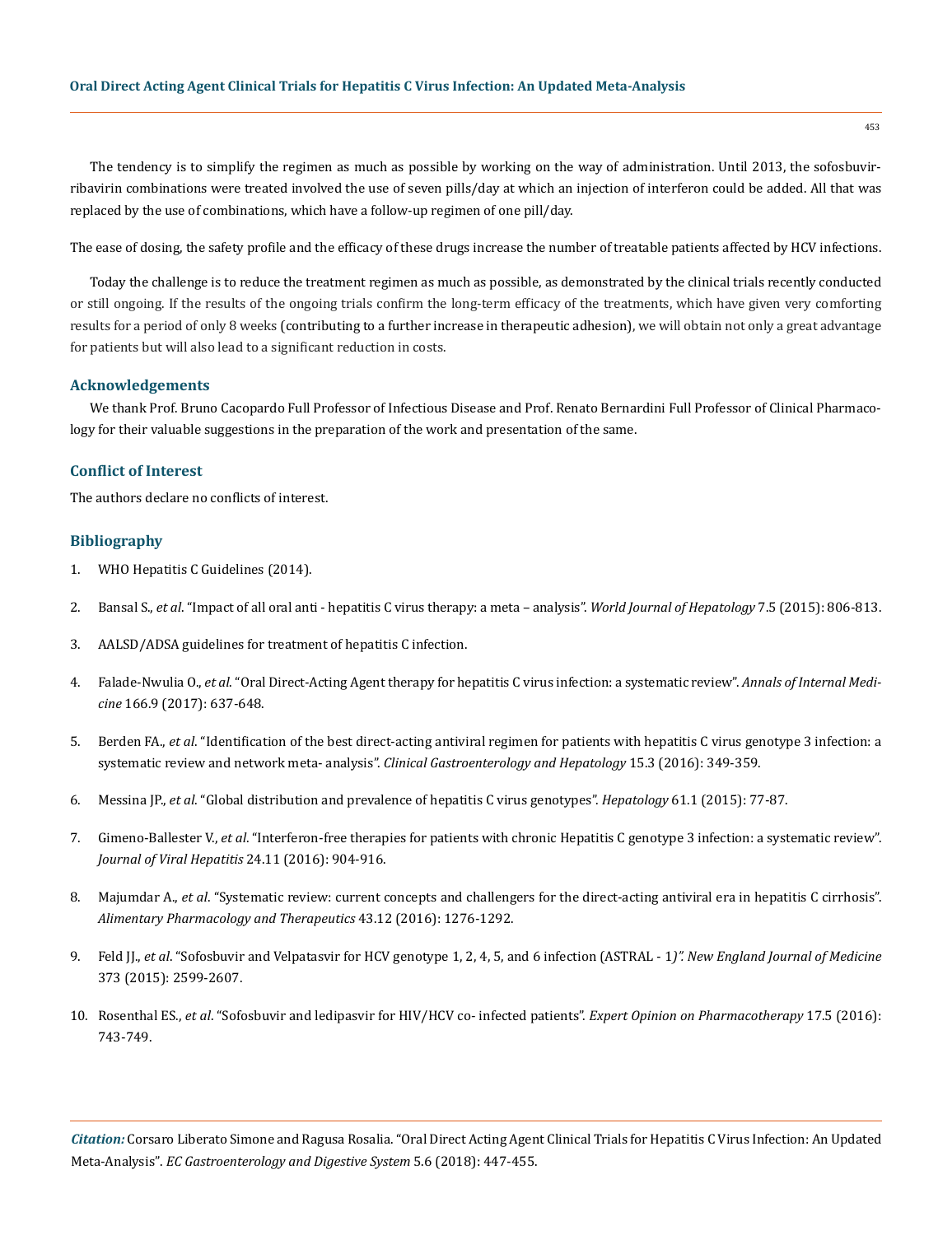# **Oral Direct Acting Agent Clinical Trials for Hepatitis C Virus Infection: An Updated Meta-Analysis**

- 11. Swallow E., *et al*[. "Declatasvir and sofosbuvir versus sofosbuvir and ribavirin in patients with chronic hepatitis C co-infected with HIV:](https://www.ncbi.nlm.nih.gov/pubmed/26839044)  [a matching-adjusted indirect comparison".](https://www.ncbi.nlm.nih.gov/pubmed/26839044) *Clinical Therapeutics* 38.2 (2016): 404-412.
- 12. [American Association for the Study of Liver Diseases Infectious Disease Society of America. HCV guidance: recommendations for](https://www.hcvguidelines.org/) [testing, managing, and treating Hepatitis C \(2017\).](https://www.hcvguidelines.org/)
- 13. Curry MP., *et al*[. "Sofosbuvir and velpatasvir for HCV patients with decompensated cirrhosis \(ASTRAL 4\)".](https://www.nejm.org/doi/full/10.1056/NEJMoa1512614) *New England Journal of Medicine* [373 \(2015\): 2618-2628.](https://www.nejm.org/doi/full/10.1056/NEJMoa1512614)
- 14. Charlton M., *et al*[. "SOLAR 1. Ledipasvir and sofosbuvir plus ribavirin for treatment of HCV infection in patients with advanced liver](https://www.ncbi.nlm.nih.gov/pubmed/25985734)  disease". *Gastroenterology* [149.3 \(2015\): 649-659.](https://www.ncbi.nlm.nih.gov/pubmed/25985734)
- 15. Manns M., *et al*[. "SOLAR 2. Ledipasvir and sofosbuvir plus ribavirin in patients with genotype 1 or 4 hepatitis C virus infection and](https://www.ncbi.nlm.nih.gov/pubmed/26907736)  [advanced liver disease: a multicentre, open label, randomized, phase 2 trial".](https://www.ncbi.nlm.nih.gov/pubmed/26907736) *Lancet Infectious Diseases* 16.6 (2016): 685-697.
- 16. Thombs BD., *et al*. "Canadian Task Force on Preventive Health Care".
- 17. Shamseer L., *et al*[. "Preferred reporting items for systematic review and meta- analysis protocols \(PRISMA-P\) 2015: elaboration and](https://www.ncbi.nlm.nih.gov/pubmed/25555855)  explanation". *[British Medical Journal](https://www.ncbi.nlm.nih.gov/pubmed/25555855)* 350 (2015): g7647.
- 18. [Grading of Recommendation Assessment, Development and Evaluation \(GRADE\). Working group.GRADEpro.computer program.](https://gradepro.org/)
- 19. Ragusa R., *et al*[. "Evaluation of Health Status in Patients with Hepatitis C Treated with and without Interferon".](https://www.ncbi.nlm.nih.gov/pmc/articles/PMC5773186/) *Health and Quality of [Life Outcomes](https://www.ncbi.nlm.nih.gov/pmc/articles/PMC5773186/)* 16 (2018): 17.
- 20. Sangiovanni A., *et al*[. "The natural history of compensated cirrhosis due to hepatitis C virus: a 17-year cohort study of 214 patients".](https://www.ncbi.nlm.nih.gov/pubmed/16729298)  *Hepatology* [43.6 \(2006\): 1303-1310.](https://www.ncbi.nlm.nih.gov/pubmed/16729298)
- 21. [Everson GT. "Treatment of patients with hepatitis C virus on the waiting list".](https://www.ncbi.nlm.nih.gov/pubmed/14586902) *Liver Transplantation* 9.11 (2003): s90-s94.
- 22. Forns X., *et al*[. "Treatment of HCV infection in patients with advanced cirrhosis".](https://www.ncbi.nlm.nih.gov/pubmed/15368458) *Hepatology* 40.2 (2004): 498.
- 23. Everson GT., *et al*[. "Treatment of advanced hepatitis C with a low accelerating dosage regimen of antiviral therapy".](https://www.ncbi.nlm.nih.gov/pubmed/16025497) *Hepatology* 42.2 [\(2005\): 255-262.](https://www.ncbi.nlm.nih.gov/pubmed/16025497)
- 24. Koneman MA., *et al*[. "Fibrosis progression in human immunodeficiency virus/hepatitis C virus co-infected adults: prospective analy](https://www.ncbi.nlm.nih.gov/pmc/articles/PMC3943751/)[sis of 435 liver biopsy pairs".](https://www.ncbi.nlm.nih.gov/pmc/articles/PMC3943751/) *Hepatology* 59.3 (2014): 767-775.
- 25. Bräu N., *et al*[. "Slower fibrosis progression in HIV/HCV-co-infected patients with successful HIV suppression using antiretroviral](https://www.ncbi.nlm.nih.gov/pubmed/16182404)  therapy". *[Journal of Hepatology](https://www.ncbi.nlm.nih.gov/pubmed/16182404)* 44.1 (2006): 47-55.
- 26. Tyson GL., *et al*[. "Prevalence and predictors of hepatitis B virus coinfection in a United States cohort of Hepatitis C virus-infected](https://www.ncbi.nlm.nih.gov/pubmed/23505059)  patients". *Hepatology* [58.2 \(2013\): 538-545.](https://www.ncbi.nlm.nih.gov/pubmed/23505059)
- 27. [Lok AS and Mc Mahon BJ. "Chronic hepatitis B: update 2009. AASLD practice guideline update".](https://www.ncbi.nlm.nih.gov/pubmed/19714720) *Hepatology* 50.3 (2009): 661-662.

*Citation:* Corsaro Liberato Simone and Ragusa Rosalia. "Oral Direct Acting Agent Clinical Trials for Hepatitis C Virus Infection: An Updated Meta-Analysis". *EC Gastroenterology and Digestive System* 5.6 (2018): 447-455.